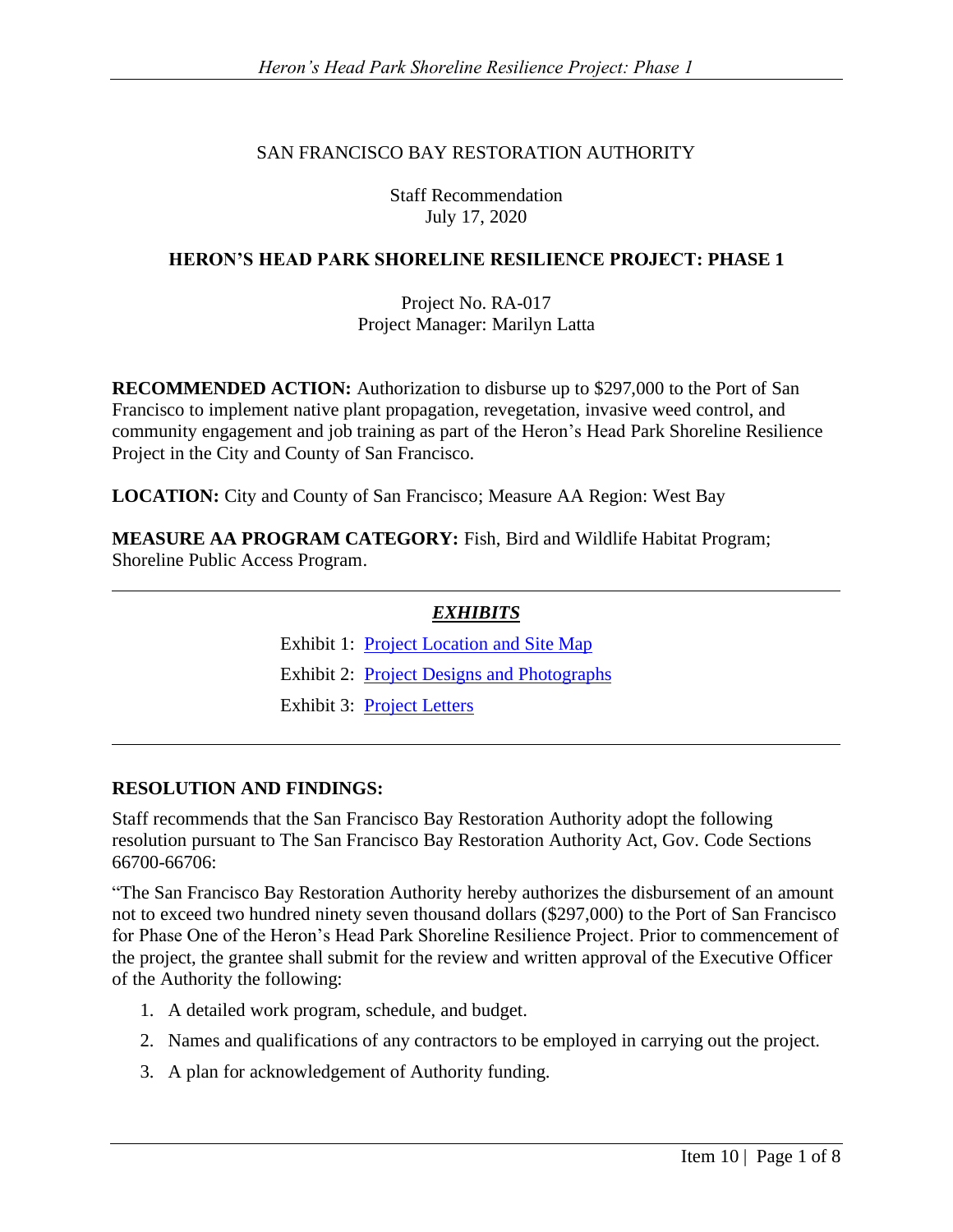4. Evidence that all permits and approvals required to implement the project have been obtained.

Staff further recommends that the Authority adopt the following findings:

"Based on the accompanying staff report and attached exhibits, the San Francisco Bay Restoration Authority hereby finds that:

- 1. The proposed authorization is consistent with The San Francisco Bay Restoration Authority Act, Gov. Code Sections 66700-66706.
- 2. The proposed authorization is consistent with The San Francisco Bay Clean Water, Pollution Prevention and Habitat Restoration Measure (Measure AA)."

# **PROJECT SUMMARY:**

Staff recommends that the Authority authorize a grant of two hundred ninety seven thousand dollars (\$297,000) to the Port of San Francisco (Port) for Phase One of the Heron's Head Park Shoreline Resilience Project (Exhibit 1, Location and Site Map).

The Heron's Head Park Shoreline Resilience Project (project) consists of restoring and enhancing wetlands and upland habitat along the Bay shoreline in Bayview Hunters Point to stabilize the shoreline and improve habitat. The overall project will provide beneficial native habitat enhancement improvements to an urban shoreline park in the Bayview Hunters Point neighborhood, a diverse and economically disadvantaged community in southeast San Francisco. In addition to the habitat enhancement benefits, the project includes community engagement, local job training in green infrastructure activities, and workforce development.

To achieve the goals of the project, during Phase I, the Port and Literacy for Environmental Justice (LEJ) will hire a team of four "Eco-Apprentices" and an experienced crew leader. The Eco-Apprentices will be low income transitional age youth (18-25 years old) with a passion for conservation, habitat restoration, and community engagement. Leveraging long-standing connections with San Francisco government agencies, environmental stewardship groups, schools, and youth-serving organizations active in southeast San Francisco, LEJ will recruit young residents of the Bayview Hunters Point community to be Eco-Apprentices on the Heron's Head Park Shoreline Resilience Project crew. These youth will be trained by LEJ and by researchers from San Francisco State University's Estuary and Ocean Science (EOS) Center in bay ecology, invasive weed control, native plant propagation and outplantings, and project monitoring.

During the first year of Phase I of the project, preliminary methods for weed control and plantings will occur in two test plots. This area is impacted by the invasive Algerian sea lavender which can degrade habitat values and reduce biodiversity. The test plots will enable the project team to refine planting plans with respect to native species representation and placement by soil type and marsh elevation. At the end of this assessment of the test plots, LEJ will use insights gained from test plantings to strategically propagate and plant approximately an additional 22,700 marsh plants grown over 20,000 – 30,000 square feet of intertidal zone. Habitat stewardship during this phase will include manual removal of invasive species and strategic replacement of native plants in cleared areas.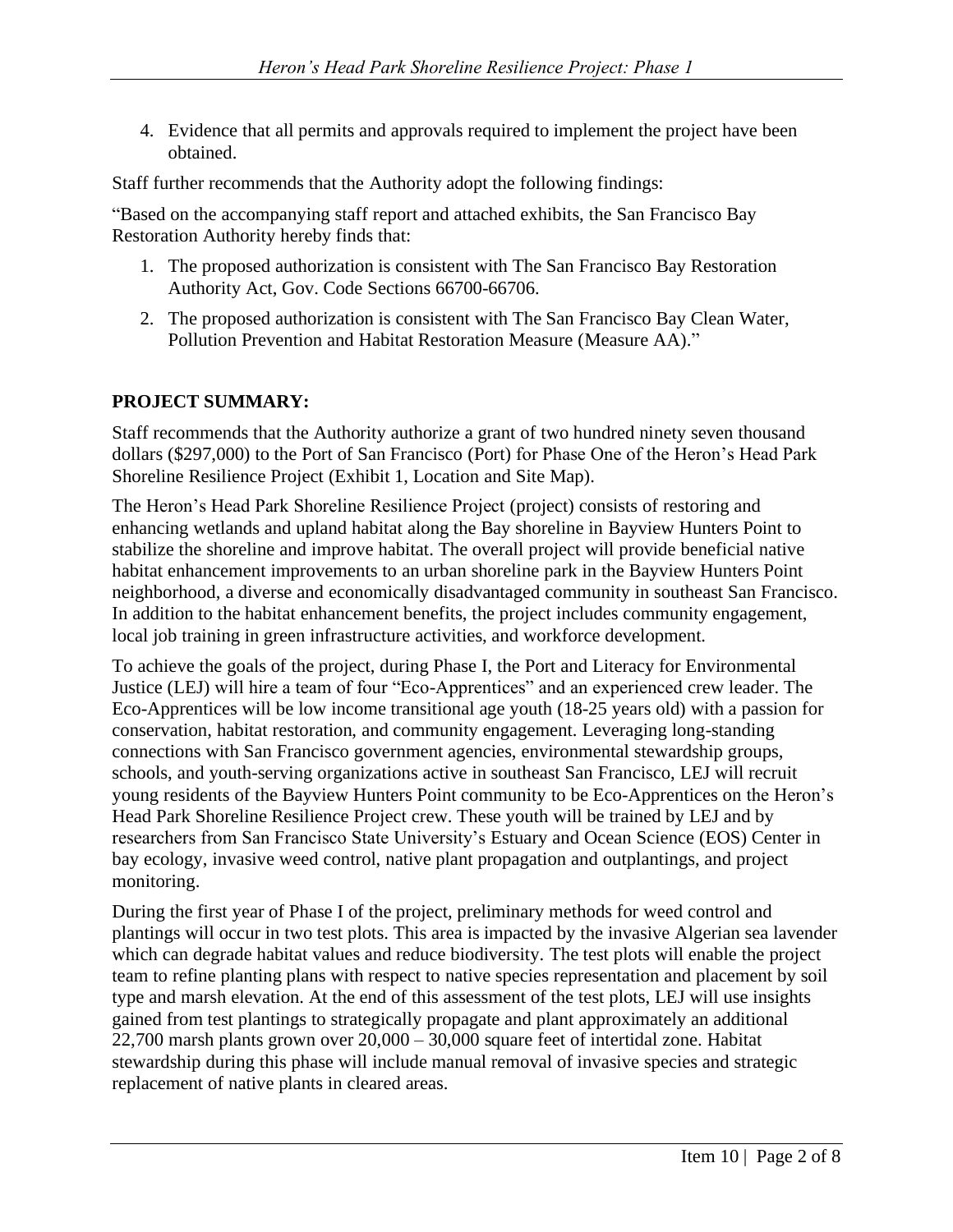With intent to inform, build trust, and make the project culturally relevant to the surrounding communities, the Port and LEJ propose to present at up to four community meetings during the first year of the project. The Eco-Apprentice team will work with the Port to develop content and presentation materials and present the purpose, potential beneficial and adverse impacts, and desired outcomes of the project. They will give presentations to key stakeholders for the project, such as the following:

- Port Southern Waterfront Advisory Committee
- City and County of San Francisco Recreation & Parks Department's EcoCenter Advisory **Committee**
- Bayview Hunters Point Environmental Justice Taskforce
- India Basin Neighborhood Association
- Bayview Hunters Point Mobilization for Adolescent Growth in our Communities (BMAGIC) Parks Collaborative

These community outreach efforts will not only foster broader awareness of the project, they will also offer LEJ Eco-Apprentices the opportunity to develop their understanding of the scientific basis for the work they are doing and practice professional presentation skills. Additionally, these presentations may offer a vision to communities in southeast San Francisco of how naturebased shorelines may serve as an option for sea level rise adaptation.

The project's Measure AA application focused on stabilizing the shoreline using nature-based features, noting that, without shoreline protection, the wetlands are expected to erode significantly over the next 30 years. Authority staff's overview of Round 2 grant recommendations, presented at the June 2019 Governing Board meeting, included an initial recommendation of partial funding in the amount of \$1,100,000 toward a total cost of \$4,254,200. As the Port continues to seek additional funds to implement the full project, Authority staff and the Port have agreed to divide the project into two phases in order to reduce delay.

The board authorization requested now is for Phase I of the total project. Phase I, which will cost \$297,000, consists of initial site preparation activities including invasive weed control, planting native plants in weeded areas, native plant propagation, and initial community engagement including workforce development. Phase Two is expected to include habitat treatments in the intertidal and adjacent subtidal areas to protect the 7 acre wetland, including construction of a coarse grain cobble beach, installation of 5 rock groynes, and placement of approximately 80- 100 oyster reef elements offshore. Phase I has independent value, regardless of whether Phase 2 is implemented.

The Port has submitted permit applications to all agencies through the Bay Restoration Regulatory Integration Team (BRRIT). The Port and the BRRIT held a site meeting in November 2019 and have held several coordination meetings to discuss BRRIT input to the design, which has been incorporated into the 65% design plans that have been completed. The Port is actively working to fundraise to complete the designs and implement the full restoration project from a variety of sources, including a \$1 million grant application that the Port and State Coastal Conservancy will submit in July 2020 to the USFWS National Coastal Wetlands Grant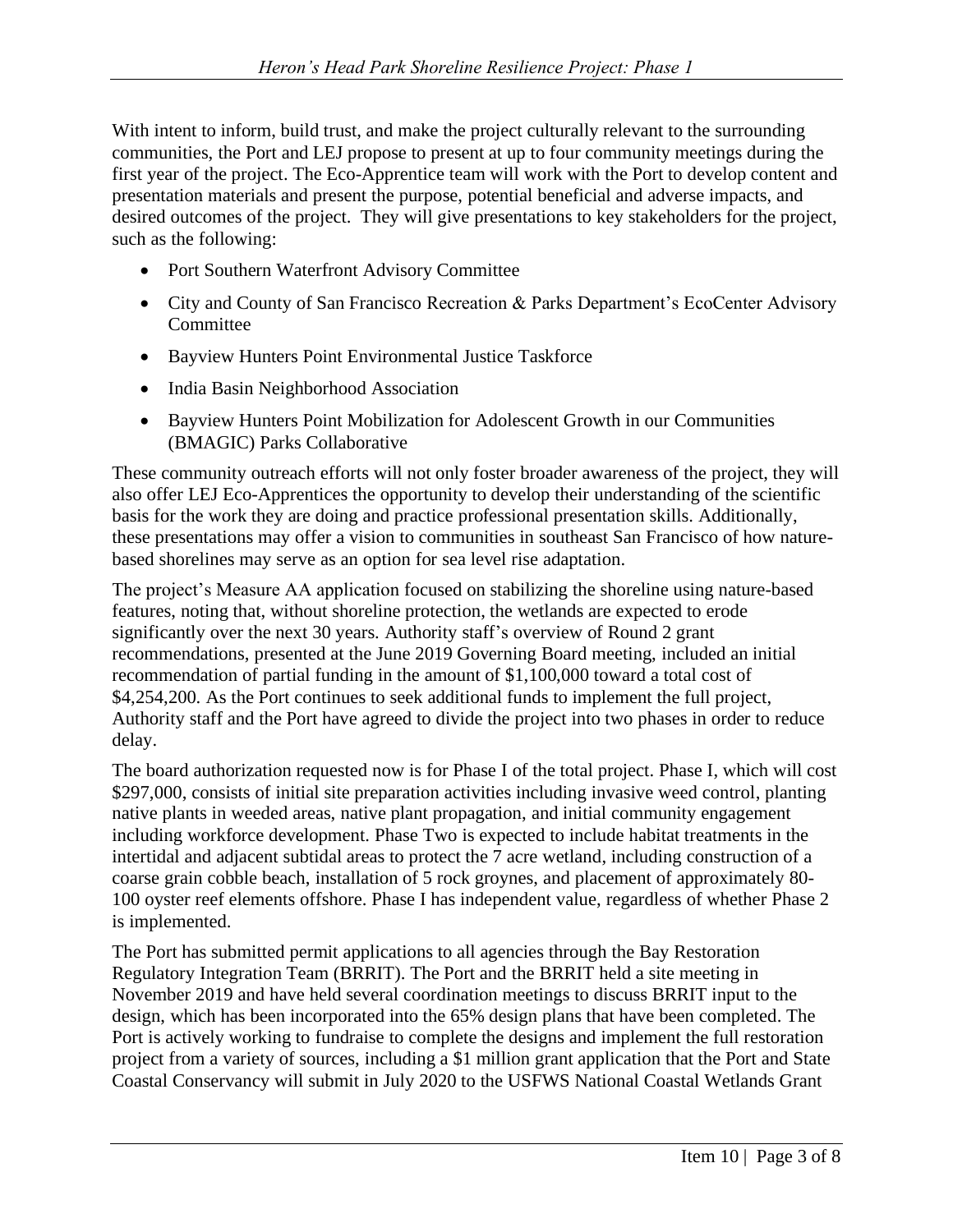Program. The Phase 1 funding requested now will start native plant habitat enhancements and community engagement that is planned to continue with the larger full project.

The Port owns and manages property along the southern San Francisco waterfront, including this parcel at Heron's Head Park. The Port has a strong track record of successfully managing projects that include community involvement and environmental enhancement, and has built multiple long-standing partnerships with local, state, and federal partners to accomplish these goals.

LEJ is a non-profit environmental education and youth empowerment organization created specifically to address the ecological and health concerns of Bayview Hunters Point and the surrounding communities of southeast San Francisco. LEJ trains youth for rewarding green careers, supports transformation of underutilized "brownfields" into public parks, and engages community volunteers to care for their open spaces. LEJ's native plant nursery, located in Hunters Point, specializes in growing locally adapted native species for shoreline and coastal upland habitats. The Port will purchase native wetland and transition zone plants from LEJ and hire LEJ's Eco-Apprentices (each crew comprised of four interns and one Crew Leader, described further below), to remove invasive species, plant natives, and maintain native marsh vegetation in the Project area.

The Estuary and Ocean Science Center (EOS) is housed at the Romberg Tiburon Campus of San Francisco State University. Senior Scientist Kathy Boyer and Staff Scientist Melissa Patten from the EOS Center will lead the effort to collect seeds and cuttings of the endangered California seablite (Suaeda californica, "Suaeda"), train and advise LEJ staff in Suaeda cultivation, planting, and arboring, and monitor and report on the success of Suaeda establishment. LEJ and EOS Center staff will work together to train LEJ's nursery staff and Eco-Apprentices to propagate Suaeda in their nursery and plant it at Heron's Head Park. Working alongside EOS Center staff will offer LEJ staff and interns meaningful work experience and exposure to careers in the field of ecological restoration.

The project includes a substantial education and outreach component, building on existing education and public engagement programs that have operated at the project site for over 20 years. Port partners in community engagement include the San Francisco Recreation & Parks Department, Golden Gate Audubon Society, San Francisco K-12 schools, and City College of San Francisco. These and many other community-based organizations have created and/or participated in programs that engage the public in volunteering, studying and enjoying the project site. The Port has sought input from its Southern Waterfront Citizens' Advisory Committee, Golden Gate Audubon's Conservation Committee, and the EcoCenter Advisory Committee and will continue to broaden its community engagement in the project.

**Site Description:** Heron's Head Park is the result of never completed construction of Pier 98 in the 1970's. In 1998 the Port completed a wetland creation/enhancement project at the site to provide a variety of habitat types, including high intertidal/transition zone vegetation, tidal salt marsh, refugial islands, and tidal ponds. Improvements in the adjacent uplands include a 1/3 mile spur of the San Francisco Bay Trail, native plant landscapes, and the EcoCenter, an educational community center.

Heron's Head Park today is an approximately 21-acre peninsula, comprised of seven acres of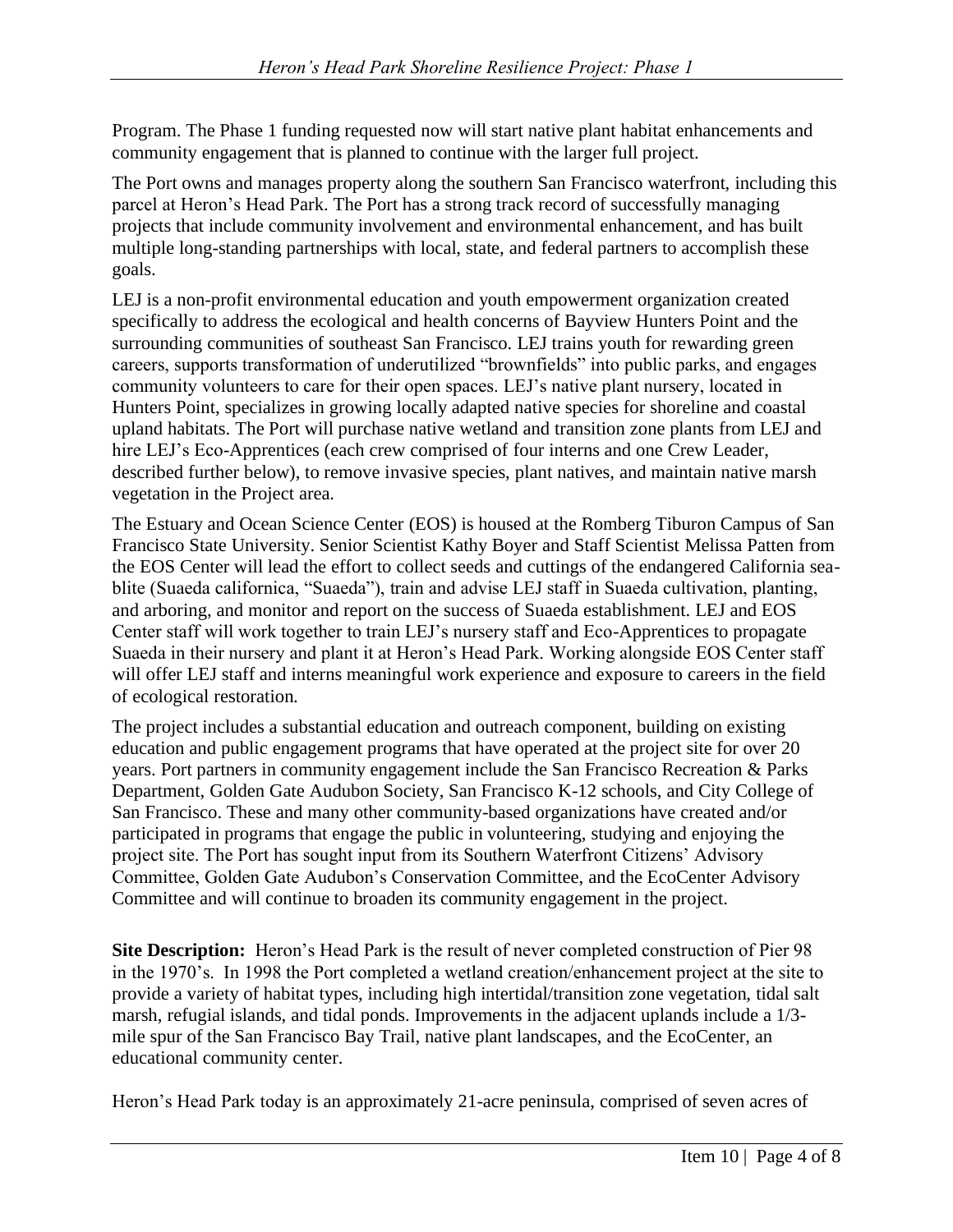jurisdictional wetlands and tidal ponds, and 14 acres of public open space on San Francisco Bay. Restoration work will occur on fewer than five acres but will benefit the entire seven acre wetland. The site is owned and managed by the Port, located at the southern end of the Port's jurisdiction in the Bayview Hunters Point neighborhood (**Exhibit 2**). The waterfront here and extending through San Francisco and San Mateo counties is highly urbanized, forming a lengthy shoreline with limited habitat for resident or migratory wildlife. Heron's Head Park is one of the few tidal marsh habitats along the San Francisco waterfront.

In the 20 years since the wetlands and park were created, the shoreline at Heron's Head Park has experienced subsidence of the fill soils, erosion from wind-waves and tidal flows, and a low supply of suspended sediment. These forces have caused a loss of both habitat acreage and ecological function. In the most impacted area, the shoreline has retreated up to 50 feet from its 1998 location, and one of the tidal ponds is consistently flooded rather than tidally flushed. The Port intends to address shoreline erosion through Phase 2 of this project.

The project site is a highly valued resource both for wildlife and public access and education. Federally or state-listed special status species that are present in the vicinity include North American green sturgeon, steelhead, Chinook salmon, and longfin smelt. The proposed activities will enhance native plant communities in the intertidal and upland areas of the site, which provide valuable habitat cover, nesting substrate, and food resources for a variety of birds and wildlife. The site has a significant infestation by invasive Algerian sea lavender, which will be addressed by Phase 1 of the project.

# **PROJECT FINANCING**

| <b>San Francisco Bay Restoration Authority</b> | \$297,000 |
|------------------------------------------------|-----------|
| <b>Others</b>                                  | \$0       |
| <b>Project Total</b>                           | \$297,000 |

The Port will provide \$38,000 in in-kind staff time to manage the project.

### **CONSISTENCY WITH AUTHORITY'S ENABLING LEGISLATION, THE SAN FRANCISCO BAY RESTORATION AUTHORITY ACT:**

The San Francisco Bay Restoration Authority Act (SFBRA Act), Government Code section 66704.5, authorizes the Authority to grant funds for eligible projects. Consistent with Section 66704.5(a), the project is located in San Francisco City and County in the Central Bay, outside of the Delta primary zone.

The project is eligible for a grant under section 66704.5(b), which provides that an eligible project shall: "(1) Restore, protect, or enhance tidal wetlands, managed ponds, or natural habitats on the shoreline in the San Francisco Bay area, excluding the Delta primary zone". Both the Phase 1 and the overall project will restore tidal wetlands and natural habitats along the shoreline.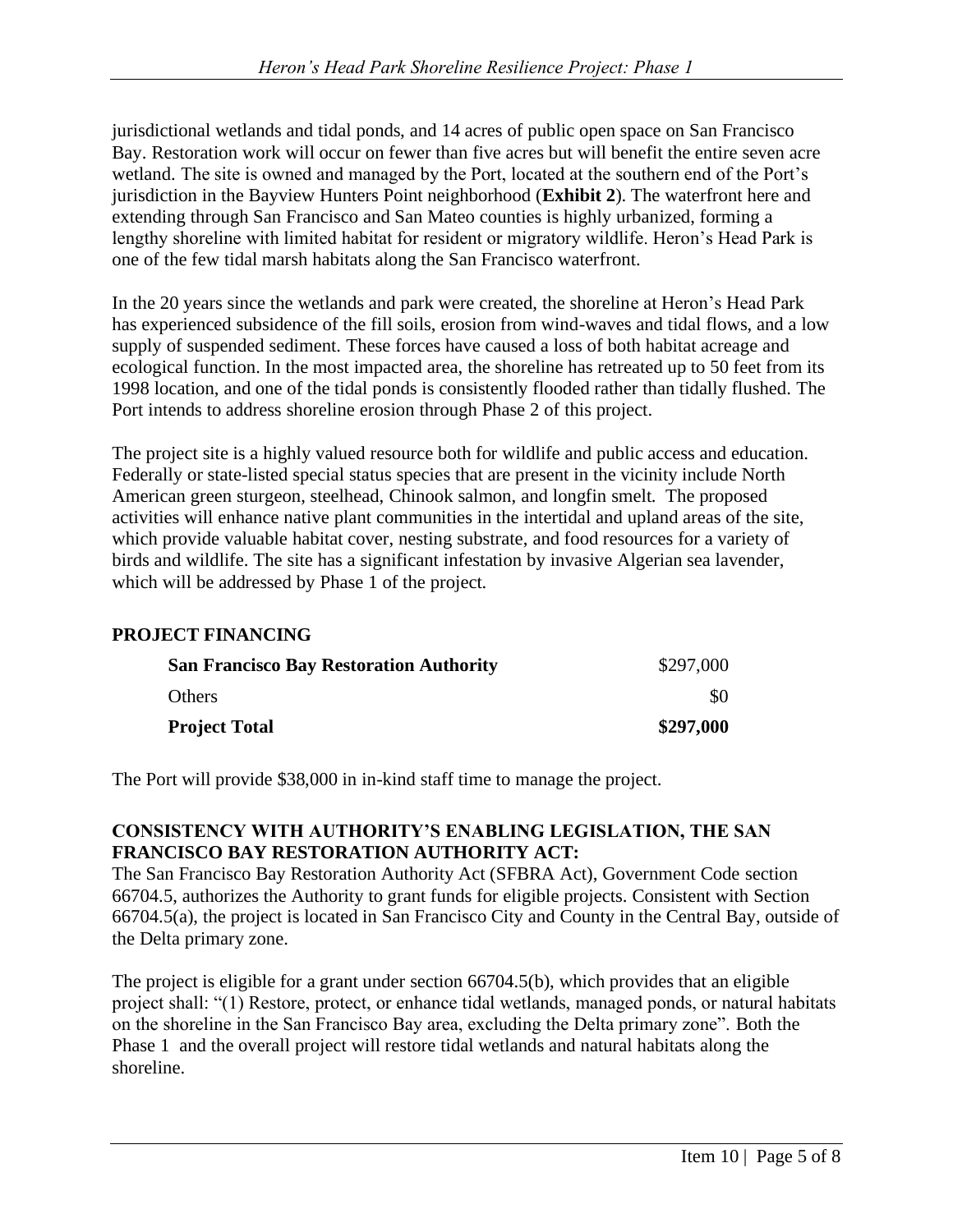Funding the native plant propagation, invasive weed control, native outplantings, and monitoring for the project is consistent with SFBRA Act section 66704.5(e), which provides that the Authority may award grants for "all phases of planning, construction, monitoring, operation, and maintenance" of eligible projects.

### **CONSISTENCY WITH MEASURE AA PROGRAMS AND ACTIVITIES:**

The project will help achieve the *Vital Fish, Bird and Wildlife Habitat Program's* goal to "significantly improve wildlife habitat that will support and increase vital populations of fish, birds, and other wildlife in and around the Bay." This restoration project will enhance wetlands and provide upland transition zone for a number of important fish, bird, and mammal species of concern, including the salt marsh harvest mouse, Ridgway's rail, and numerous other shorebirds and songbirds. Upon completion of the invasive weed control and plantings of the project, the Port will provide for stewardship, maintenance and monitoring of the restored areas. The Port is committed to maintaining the marsh and parkland to ensure its benefits for future generations.

## **CONSISTENCY WITH MEASURE AA PRIORITIZATION CRITERIA:**

- 1. **Leveraging resources and partnerships.** The restoration Project will leverage public/private partnerships that have been started by the Port, including the construction of the EcoCenter at Heron's Head park which was funded by the State Coastal Conservancy and other partners, and is operated by the San Francisco Recreation & Parks Department.
- 2. **Economically disadvantaged communities.** The Project will benefit the economically disadvantaged community of Bayview Hunters Point in San Francisco. The community will benefit from visiting the enhanced habitat while using the trails and enjoying open space at the site; and through opportunities to learn about the native plantings and invasive weed control as part of educational programs at the EcoCenter.
- 3. **Benefits to economy.** The project will benefit the region's economy by providing jobs in plant propagation at LEJ's Candlestick Point Native Plant Nursery, and supporting green infrastructure job training and workforce development to four youth Eco-Apprentices in Bayview Hunters Point.
- 4. **Engage youth and young adults.** The project will provide field training on bay ecology, native plant restoration, invasive plant control, and project monitoring to four youth Eco-Apprentices from the Bayview Hunters Point neighborhood. Gaining these skills will enable the apprentices to build their resumes and help them compete for professional jobs in the growing field of habitat restoration.
- 5. **Monitoring, maintenance, and stewardship.** The Eco-Apprentices will work with a crew leader from LEJ and with researchers from the Estuary and Ocean Science Center to monitor and maintain the native plantings and invasive weed control. They will implement two test plots to assess a variety of plant sizes, planting methods, and planting timing, in order to define the best practices for the full planting approach.